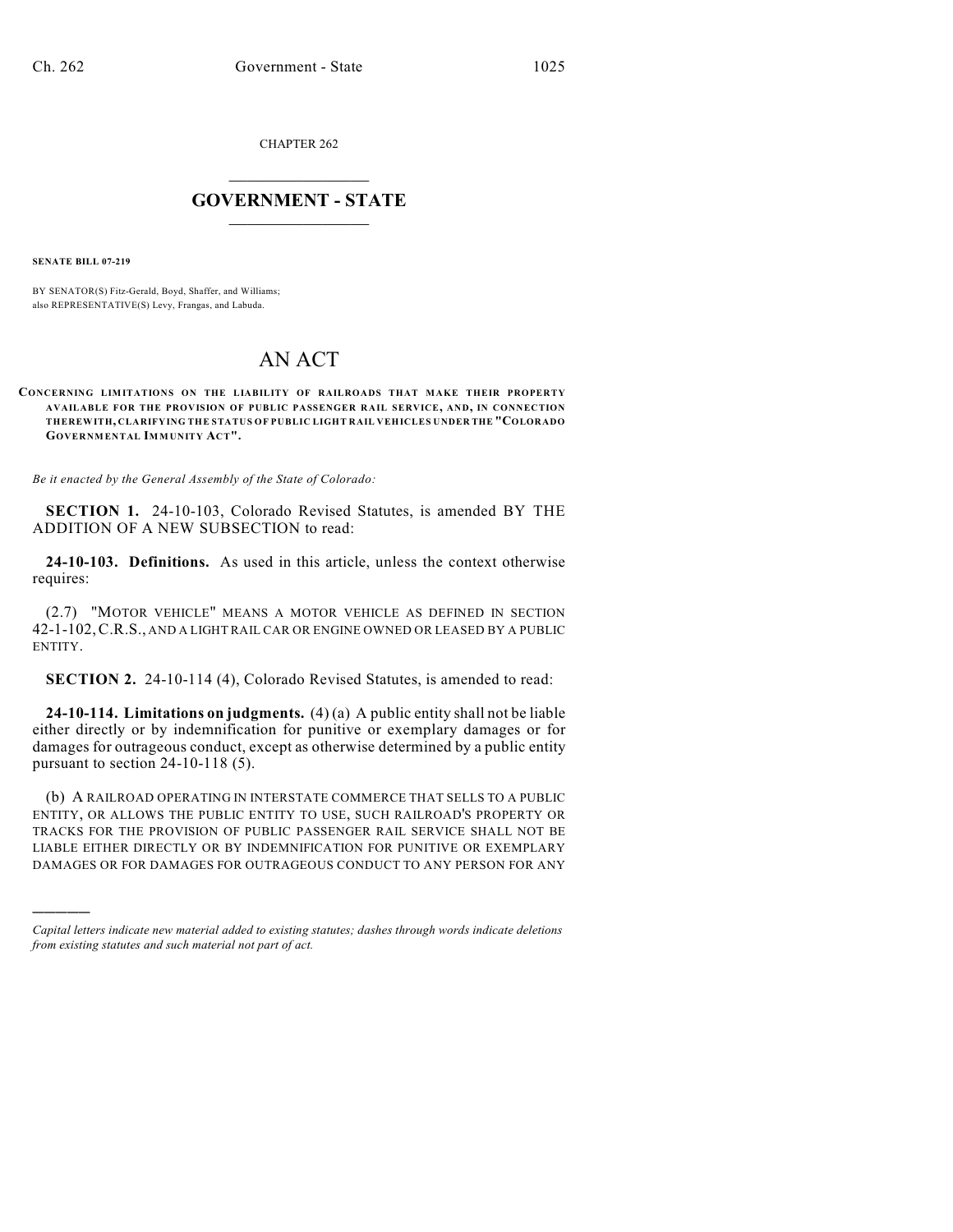ACCIDENT OR INJURY ARISING OUT OF THE OPERATION AND MAINTENANCE OF THE PUBLIC PASSENGER RAIL SERVICE BY A PUBLIC ENTITY.

**SECTION 3.** 24-10-115 (1), Colorado Revised Statutes, is amended BY THE ADDITION OF A NEW PARAGRAPH to read:

**24-10-115. Authority for public entities other than the state to obtain insurance.** (1) A public entity, other than the state, either by itself or in conjunction with any one or more public entities may:

(d) INSURE AGAINST ALL OR PART OF ITS LIABILITY OR THE LIABILITY OF A RAILROAD FOR CLAIMS ARISING FROM THE PASSENGER RAIL OPERATIONS OF A PUBLIC ENTITY ON PROPERTY OR TRACKS OWNED BY, OR PURCHASED FROM, A RAILROAD.

**SECTION 4.** 24-10-115 (2), Colorado Revised Statutes, is amended BY THE ADDITION OF A NEW PARAGRAPH to read:

**24-10-115. Authority for public entities other than the state to obtain insurance.** (2) The insurance authorized by subsection (1) of this section may be provided by:

(d) ANY RISK MANAGEMENT POOL OF PUBLIC PASSENGER RAIL SERVICES AUTHORIZED TO BE CREATED PURSUANT TO THE FEDERAL "PRODUCT LIABILITY RISK RETENTION ACT OF 1981", 15 U.S.C. SEC. 3901 ET SEQ., AS AMENDED.

**SECTION 5.** 24-10-115, Colorado Revised Statutes, is amended BY THE ADDITION OF A NEW SUBSECTION to read:

**24-10-115. Authority for public entities other than the state to obtain insurance.** (7) POLICIES WRITTEN, SELF-INSURANCE FUNDS ESTABLISHED, OR RISK MANAGEMENT POOLS ENTERED INTO BY A PUBLIC ENTITY FOR THE PURPOSE OF INSURING A PUBLIC ENTITY AS DESCRIBED IN PARAGRAPH (d) OF SUBSECTION (1) OF THIS SECTION SHALL MAINTAIN SUCH LEVELS OF INSURANCE AS ARE SUFFICIENT TO INSURE AGAINST THE MAXIMUM LIABILITY PERMITTED AGAINST A RAILROAD OR ITS INDEMNITOR PURSUANT TO 49 U.S.C. SEC. 28103.

**SECTION 6. Effective date - applicability.** (1) This act shall take effect July 1, 2007.

(2) The provisions of this act shall apply to acts or omissions occurring on or after the applicable effective date of this act; except that this act shall not apply to a railroad operating in interstate commerce until an agreement is executed between such railroad and the board of directors of the regional transportation district, created in article 9 of title 32, Colorado Revised Statutes, for the operation of a fixed guideway corridor pursuant to the transportation plan adopted by the board and adopted by the voters on November 2, 2004.